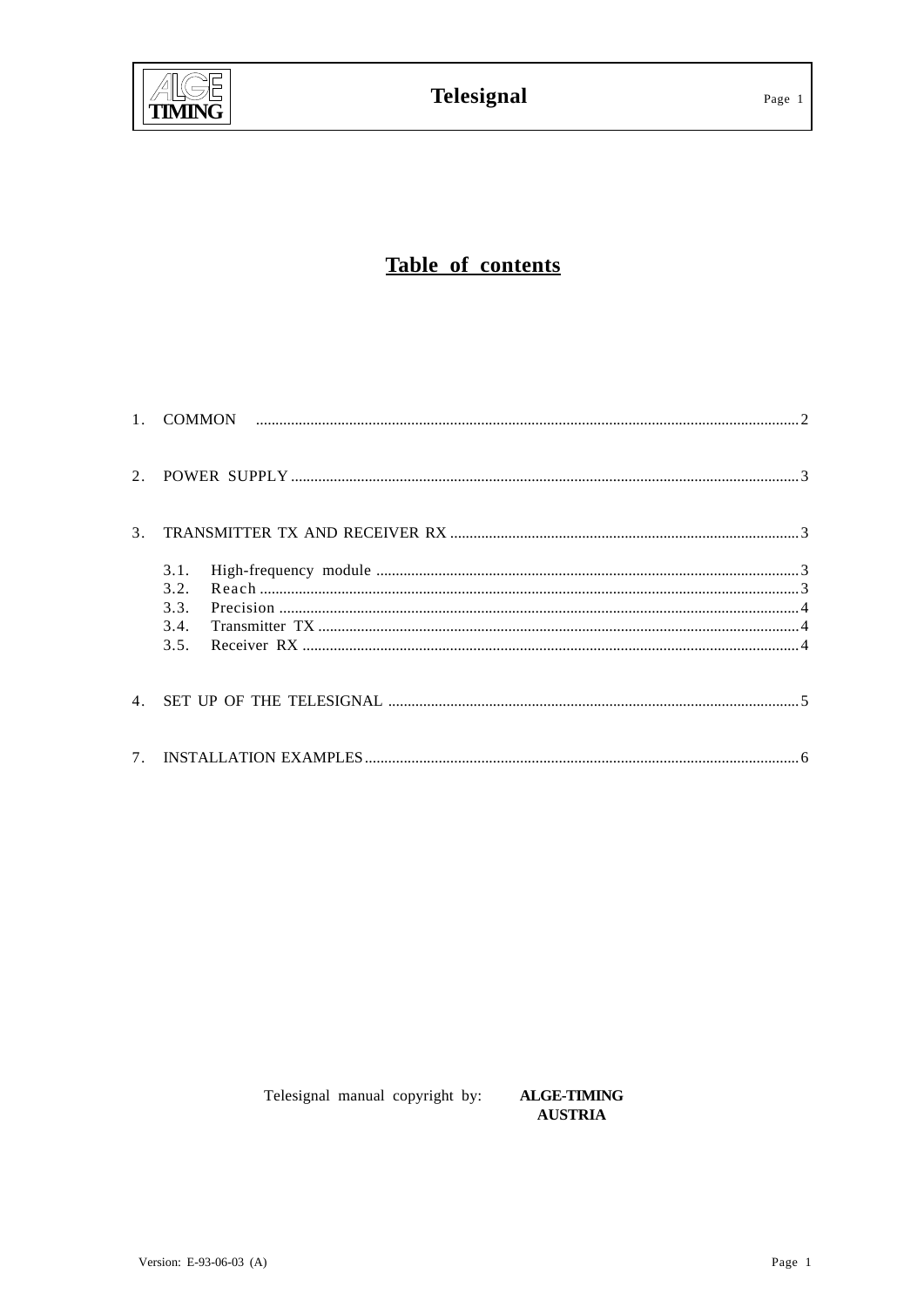

# **Telesignal TX / RX:**



**Telesignal TX (Transmitter) Telesignal RX (receiver)**

# **1. COMMON:**

ALGE remote triggering system consists of Transmitter Telesignal TX and Receiver Telesignal RX and is used for cordless transmission of impulses e.g. for electronic timing.

Frequency modulated Radio-transmission with Plus-Code-Modulation in 40 MHz Band with two channels, built-in rechargeable battery, charging-unit, and telecopic-aerial.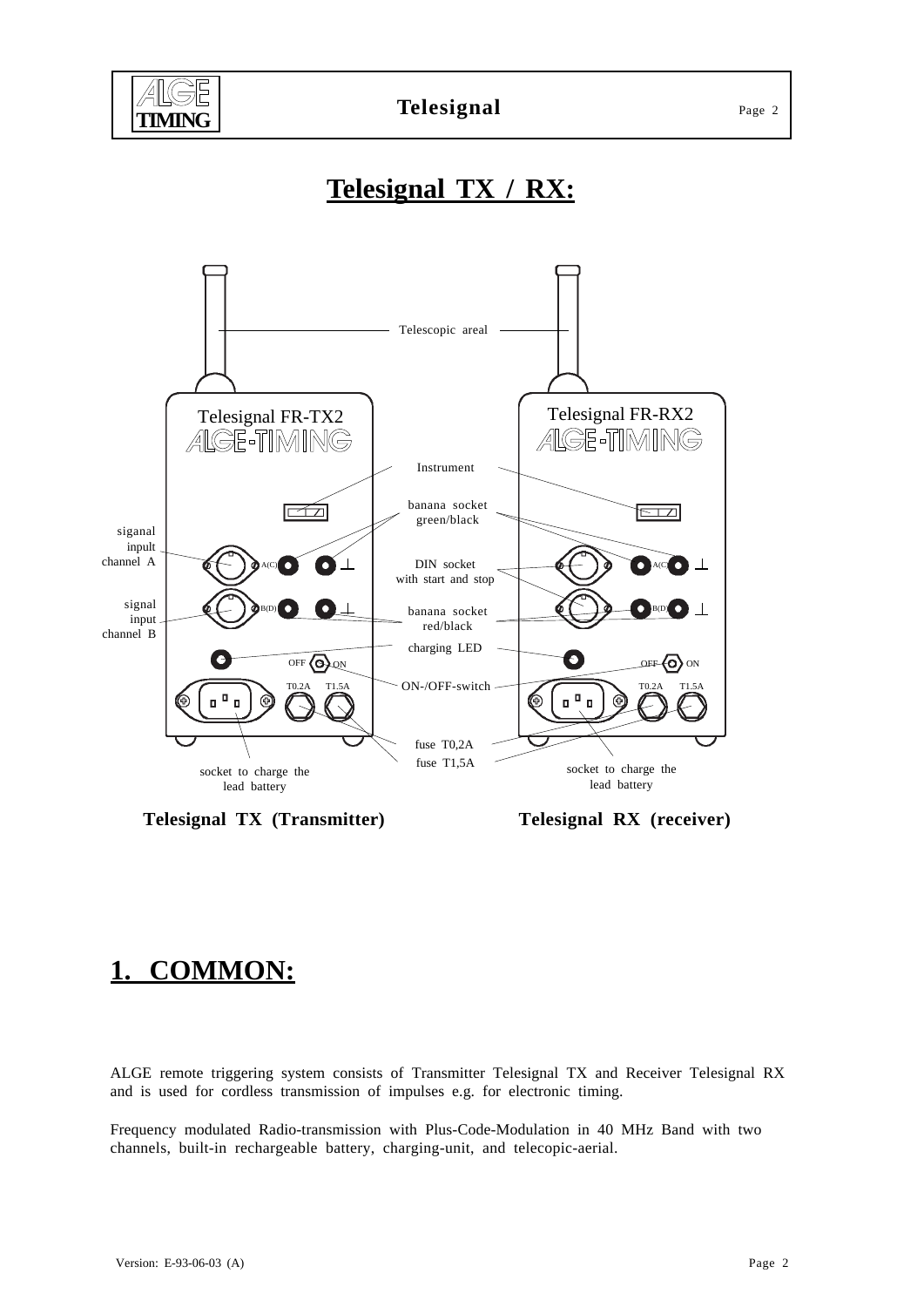

## **2. POWER SUPPLY:**

Built-in maintenance-free link lead rechargeable battery with 12 V / 1.2 Ah.

*Condition of battery will be shown by the instrument:*

- Pointer between green and red field: battery is nearby empty (approx. 11V)
- Pointer approx. 3 mm in green field: battery is fully charged

Attention: Do never deposit units with empty batteries!

*Charging:* turn off the unit, connect the unit with the delivered cord on an AC outlet (110V / 220V), red LED will shine, batteries will be charged.

*Term of charging:* approx. 10 hours for a fully charging "over-charging" of batteries will decrease lifetime

*Running after fully charging:* With connected ALGE photocell RLS1c approx.. 20 hours

### **3. Transmitter TX and Receiver RX:**

#### **3.1. High-frequency module:**

High-frequency modulated "small-band-transmission" in 40 MHz Band with Plus-Code-Modulation.

HF-Channels:

| $\sim$                   | K50: | 40.665 MHz      |  |
|--------------------------|------|-----------------|--|
| $\sim$                   |      | K51: 40.675 MHz |  |
|                          |      |                 |  |
| $\overline{\phantom{0}}$ |      | K52: 40.685 MHz |  |

Standard channel is K52 with 40.685 MHz. Other channels on inquiry.

#### **3.2. Reach:**

Reach will be sight-contact and draw out telescopic aerial approximate 800 meters. It depends on different factors and should be tested by trails.

Transmitter and Receiver should be installed in the height.

It would be good to try before competition, if the transmission with only 3/4 drawn out transmitteraerial (receiver-aerial fully drawn out) is o.k. Only then draw out the telescopic aerial fully.

For utilization of the whole receiver-sensibility there has to be connected a HF-blockade on the timing unit (adapter 058--2). For connection form the HF-blockade to the Telesignal RX you have a cord 004.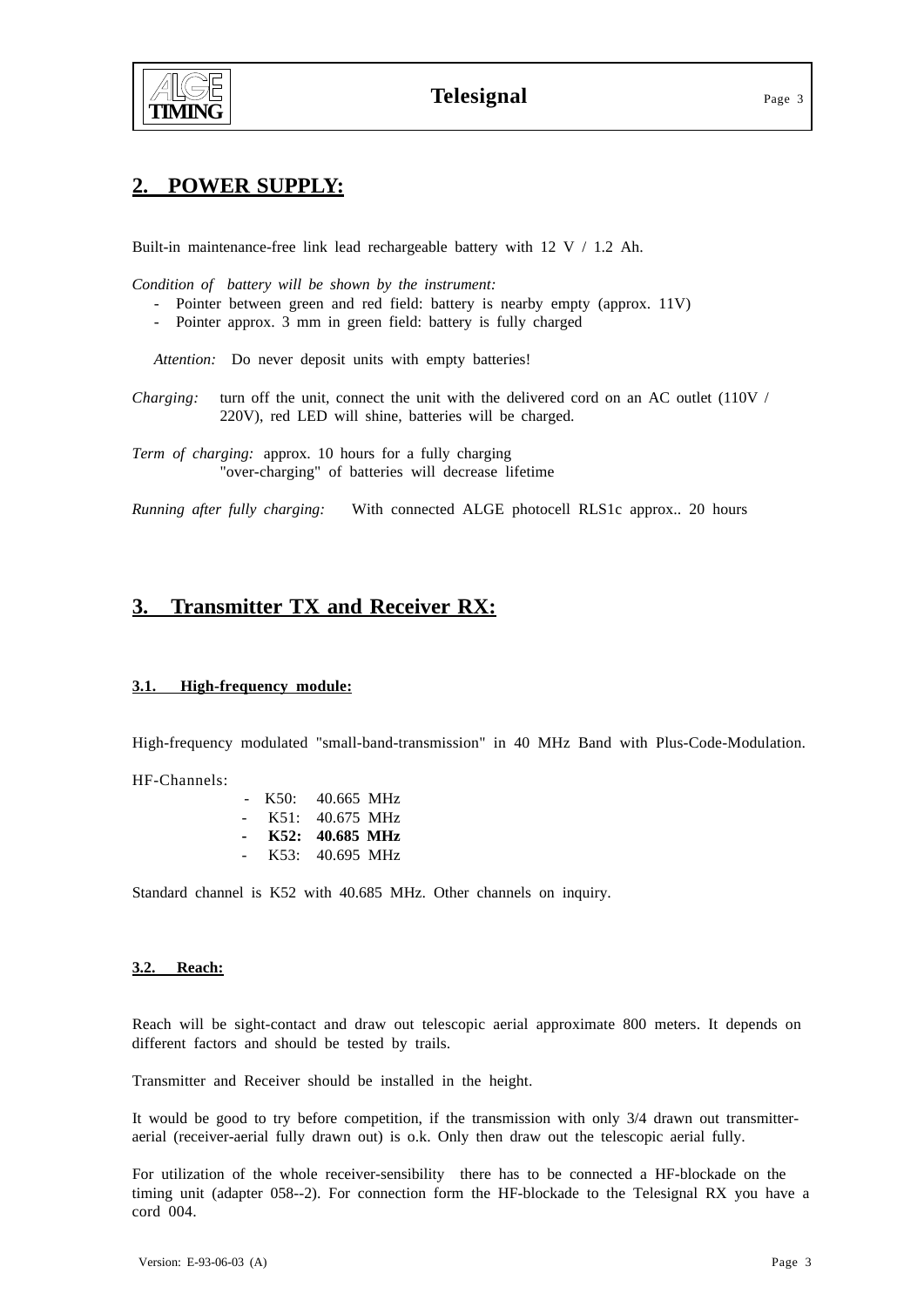

#### **3.3. Precision:**

If the start- and stop impulse is transmitted by the Telesignal, the mistake is less than a 1/1000 sec. Through coding the impulse it is caused a delay of 0.17 sec.

- *Start- and finish impulse will be transmitted by Telesignal:* No mistake in the absolute time measurement, because start- and finish time will be delayed 0.17 sec.
- *Only start impulse will be transmitted by Telesignal:* Precise absolute time by addition of 0.17 sec.
- *Only finish impulse will be transmitted by Telesignal:* Precise absolute time by counting down 0.17 sec.

After every impulse the Transmitter and Receiver will have a "blockade-time" of 0.5 sec.

#### **3.4. Transmitter TX:**

- every transmitter is able to transfer two commands
- channel A and B are in accordance with the socket
- all inputs and outputs have common ground
- negative "page" of the start impulse or stop impulse release "radio-commands" (is like closing contact)



#### **3.5. Receiver RX:**

- every receiver is able to transfer two commands.
- channel A and B are in accordance with the socket
- all inputs outputs have common ground
- closing time of the working contact is 0.23 sec.

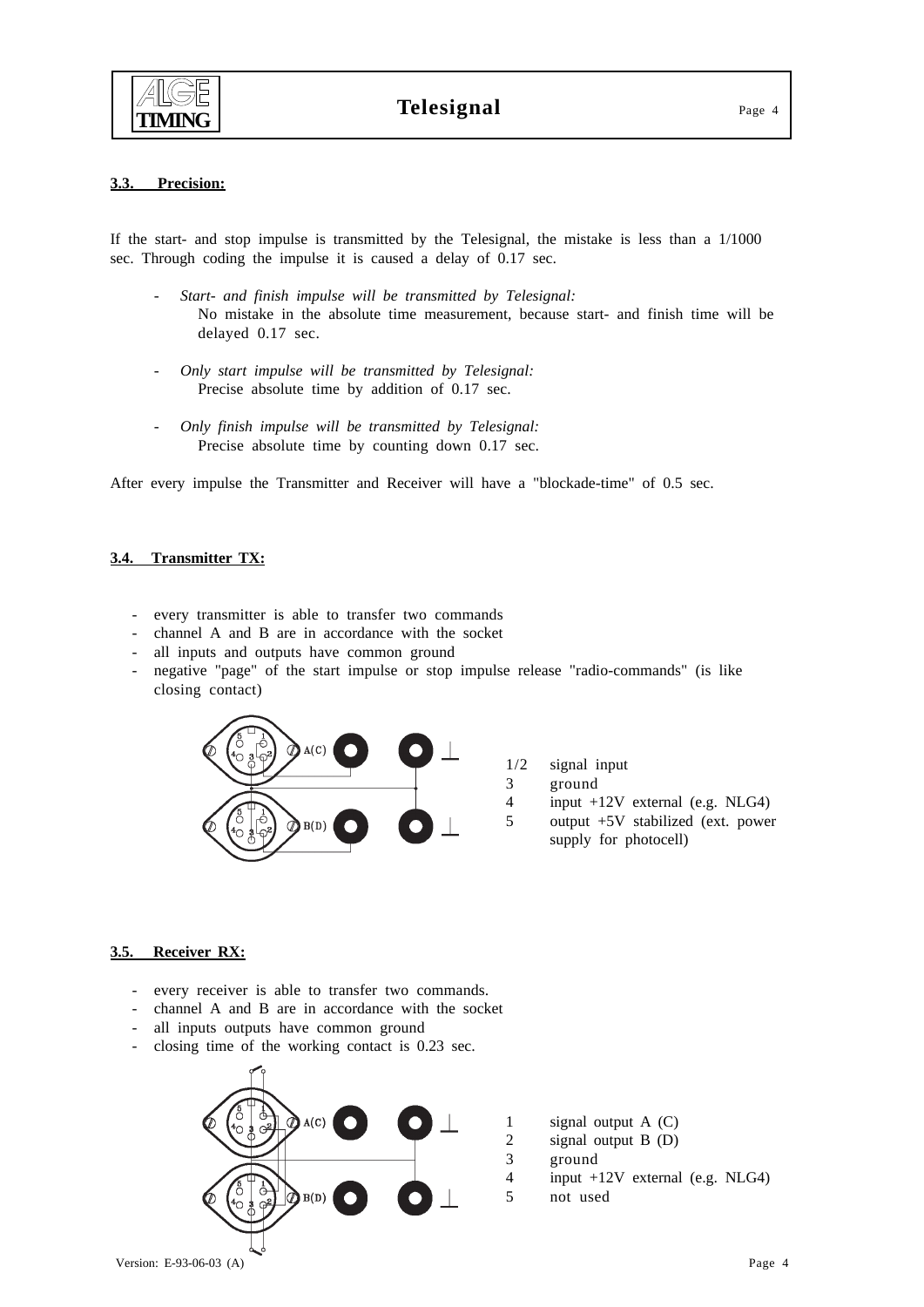# **4. SET UP OF THE TELESIGNAL:**

Reach of the Telesignal is wider as higher the transmitter and receiver will be installed. For fastening on a post or an other possibility we are sending you a chain-fastening. The aerial should be if possible far away form "leading" materials (metals, wet posts, etc.)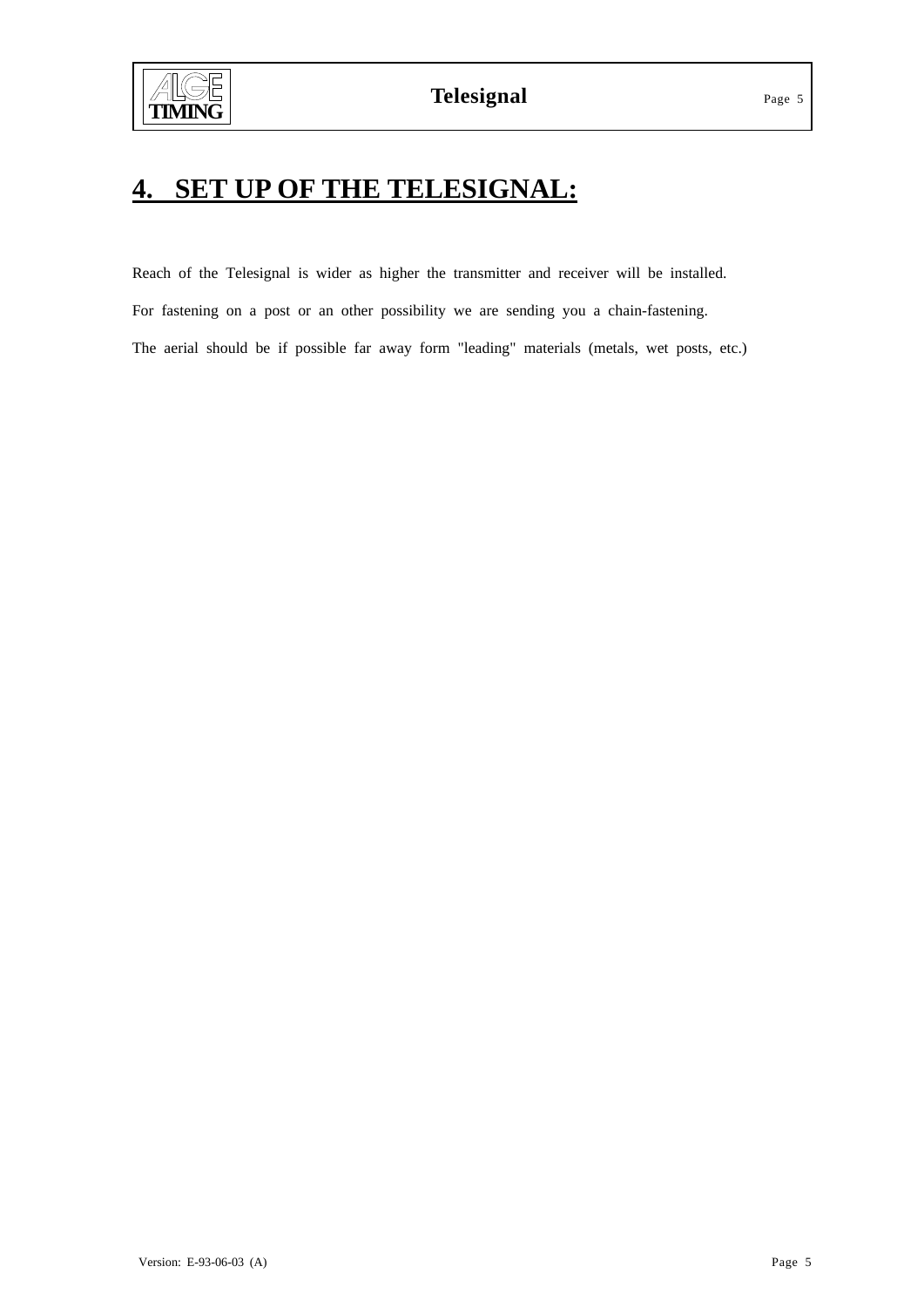

# **5. INSTALLATION EXAMPLES:**

### **o Telesignal and Photocell for Start and Finish:**



**o Telesignal and Photocell makes imples for Start and Finish (Start- /Stop turn over switch with off position and HF-blockade 048-01):**

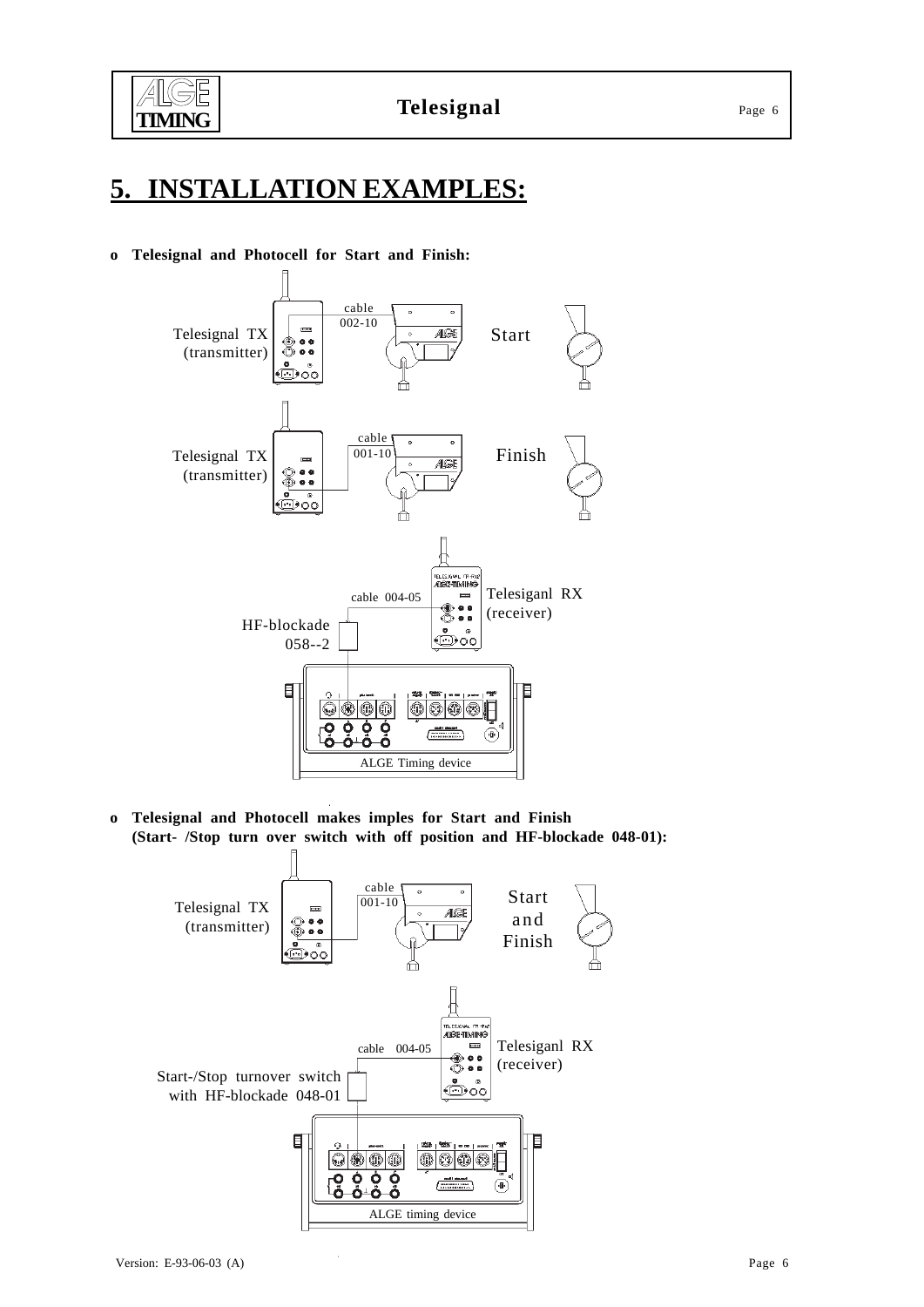

### **o Telesignal for Speed Measurement:**